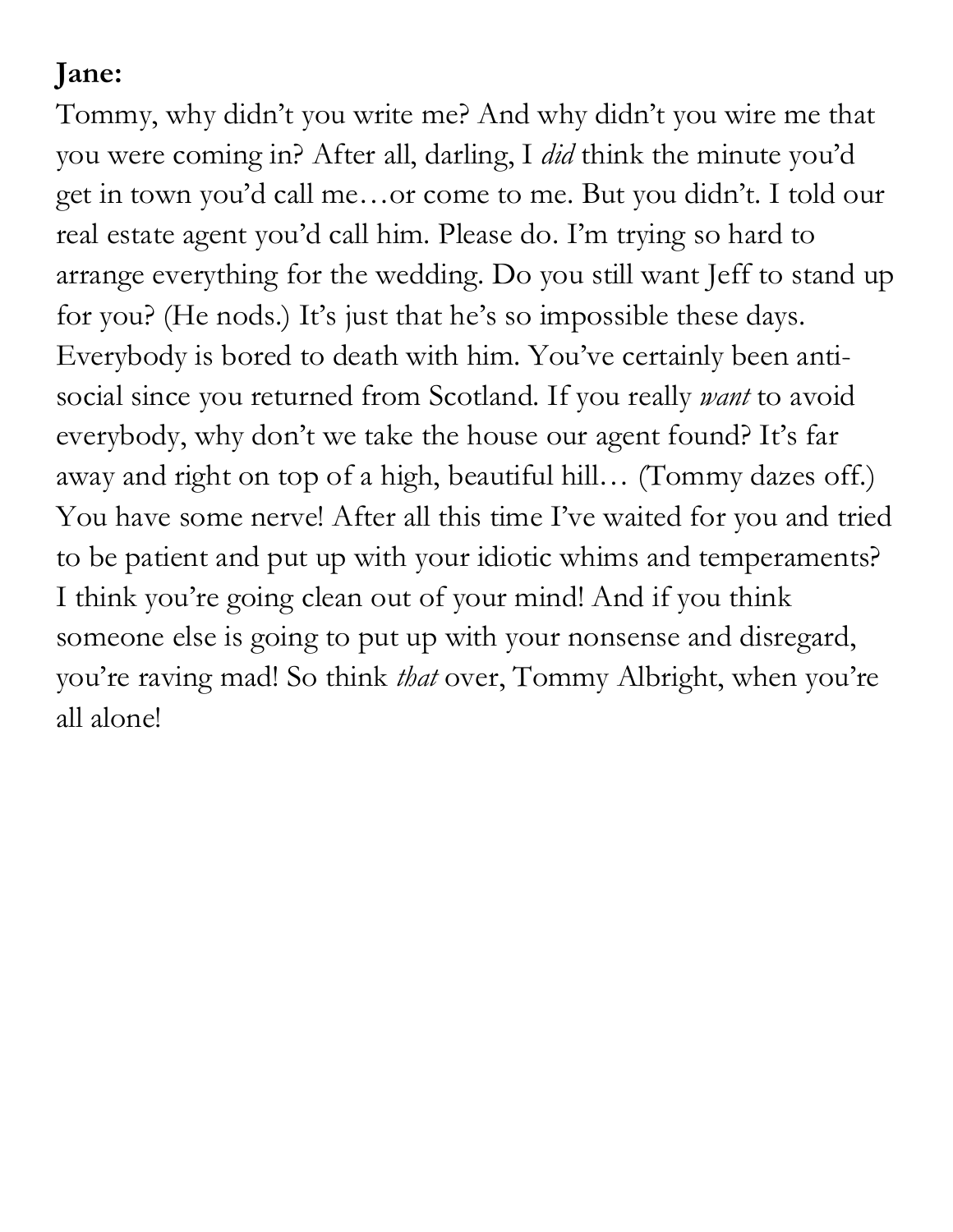#### **Tommy:**

How are you, Jeff? I've been up on a farm in New Hampshire since we got back from Scotland. You know, I wonder if I *want* to get married to Jane, Jeff. I'm in love with someone else, and I…*canna*…get over it. And the trouble is, because I can't be with her, I can't be with anyone else. That's why I went away. So many things remind me of her. When I'm with people and they're talking to me, they might say one little word that opens the door to a memory for me, and suddenly, I don't hear them anymore. I'm a few thousand miles away with…with her. Then I slowly drift back to the conversation, they ask me a question, and I don't know what the hell they're talking about. I haven't heard a word… It's just easier to be alone. (Now Jeff has left, and Tommy's just broken up with his fiancé, Jane. He's on the phone.) Hello? Room 732 please! Jeff? Are you sober? I want to go back to Scotland. I said I want to go back to Scotland! Never mind what for! Do you want to come with me? Well, get plane reservations right away. I know it isn't there, but I want to see where it *was.* Who cares if it doesn't make sense…I want to go, do you hear, I *want* to go!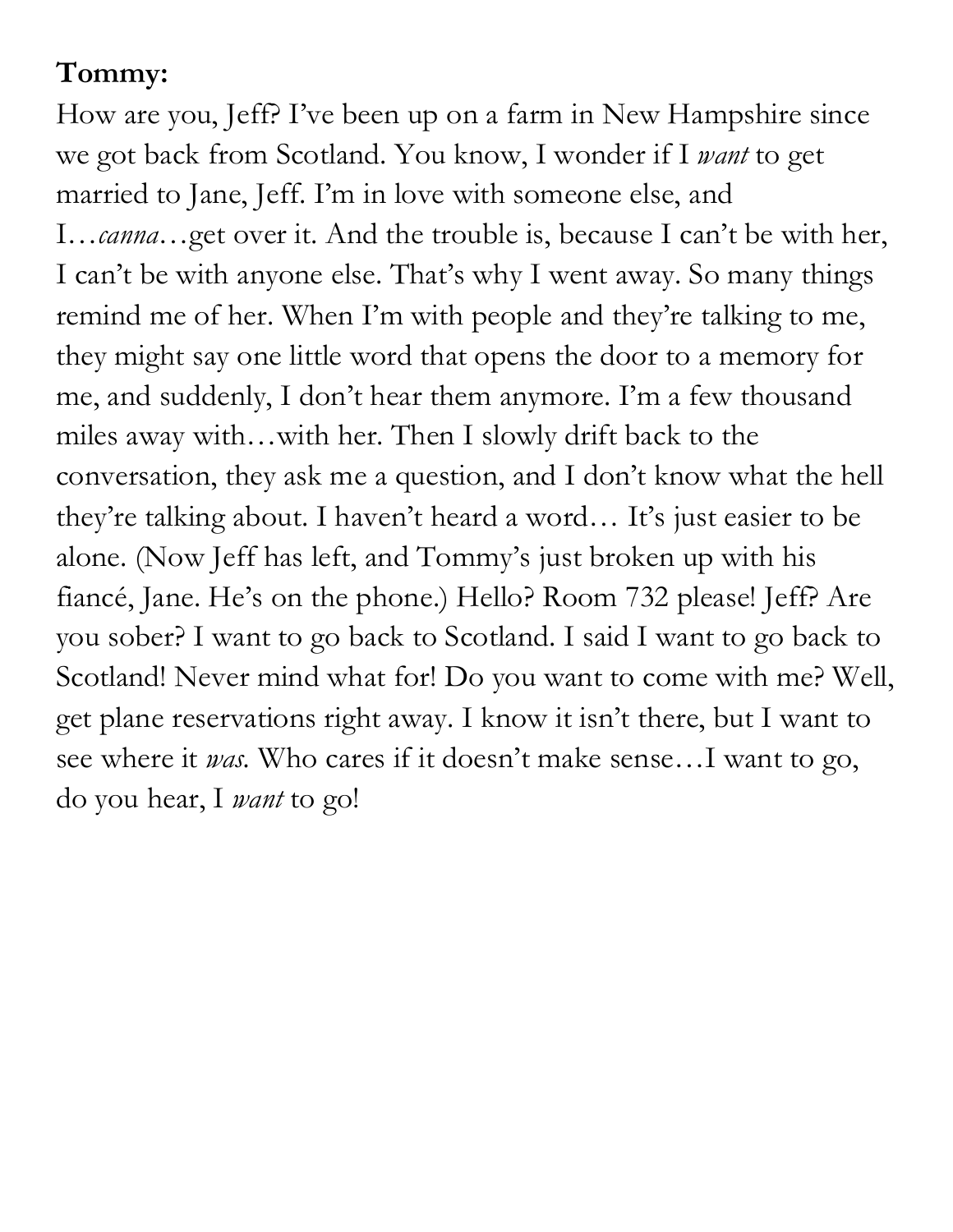## **Harry:**

Here, Mr. MacLaren. I've…I've brought your waistcoat. Please, don't ask me to take your hand. I know you're not meaning to be my enemy, but ye are. An' so is everyone else in this town! I couldna get through this day of seein' her marry someone else if I didna hate everybody. What else can I do? What could *anyone* do but hate when you realize your life doesna mean a damn?! I canna leave here… I'm trapped. I canna go to the University and make something of myself. And I canna have Jean. So there's nothing left to do but hate everythin', an' everybody, in this cursed town. Aye, I know. To the rest of you, tis a blessed place. Well, ye can keep it…and your pity. If anybody's going to pity me, let it be me…trapped forever without Jean in this…peasant village.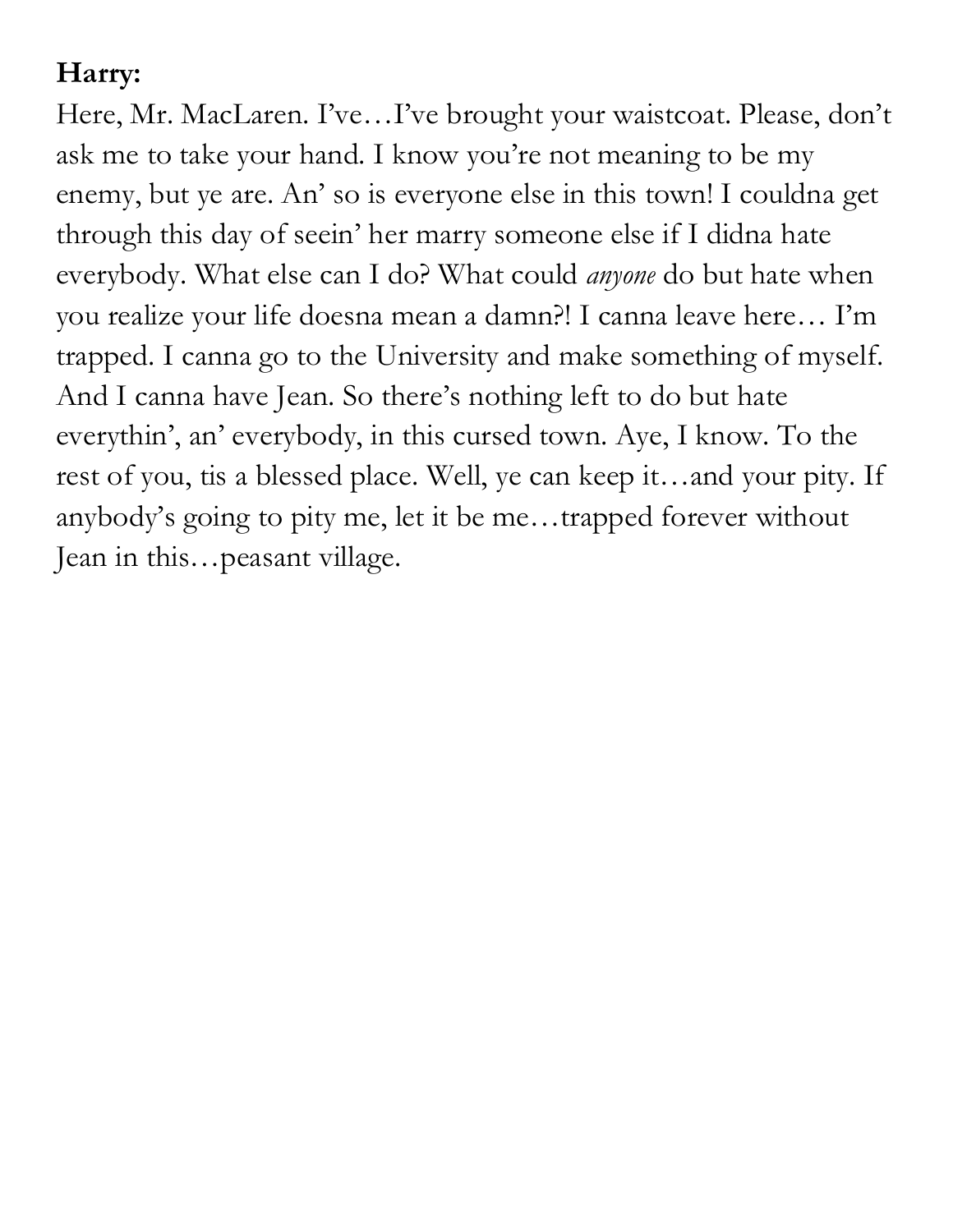# **Meg:**

My father and mother met in this shed. Ye see, she was a gypsy. An' one day she was walkin' past this shed and she saw my father asleep on the cot. She liked his looks an' she was a wee bit tired anyhow, so she took off her shoes, sat in the rockin' chair, an' waited for 'im to wake up. An' it wasn't long after that that I was born. (smiles at him) You're a braw and handsome lad. I'd just hate to leave ye. Do ye have a wife? (No.) Aye, ye're a right winning lad. A right winning lad. Dinna ye see? I'm highly attracted to ye. An' when I look at ye lyin' on the cot I feel wee tadpoles jumpin' on my spine. (He looks repulsed.) Oh! Ye men are all alike! Ye're all brutes! I thought ye were interested in me an' that's why ye let me take ye here. Ye misled me! Ye're a lad. And I'm a lass. Ye're supposed to propose to me. Ay! I've had a great many heartbreaks!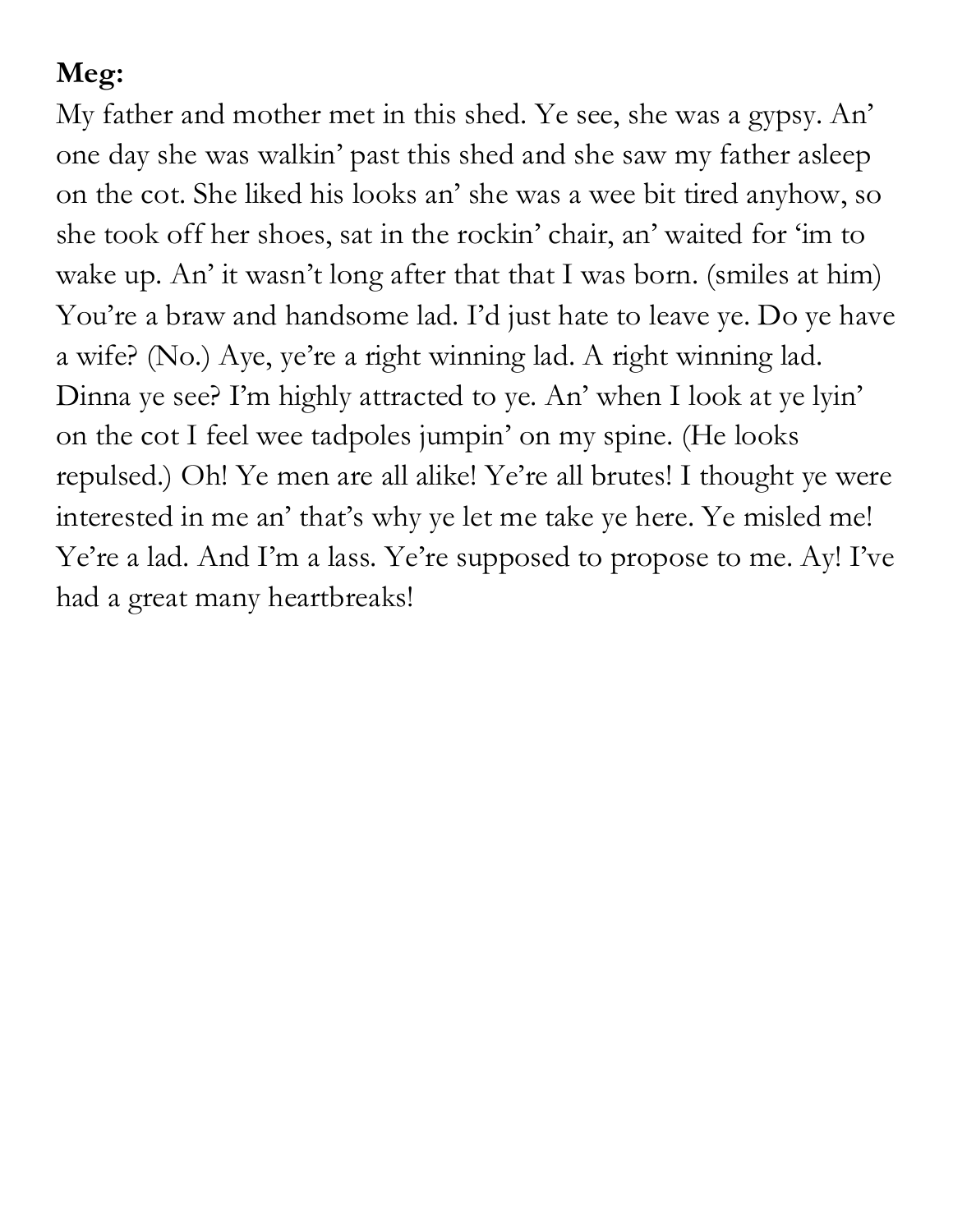### **Mr. Lundie:**

What happened in Brigadoon was a miracle, an' most folk dinna believe in miracles. Miracles require faith, an' faith seems to be dead… Now this miracle happened…let's see...what's today? Friday. That means it happened exactly two hundred years ago. Two hundred years ago the highlands of Scotland were plagued with witches, wicked sorcerers who were takin' the Scottish folk away from the teachin's of God. They were indeed horrible, destructive women. I dinna suppose you have such women in your world? Oh, you pronounce it differently? Now, it didna matter that there were not *real* sorcerers, because ye and I know there is no such thing. But their influence was very real indeed. Our minister, Mr. Forsythe, began to wonder if there wasn't something he could do to protect the folk of his parish not only from them, but from *all* the evils that might come to Brigadoon from the outside world. Then one day he came to me and told me that he'd decided to ask God for a miracle.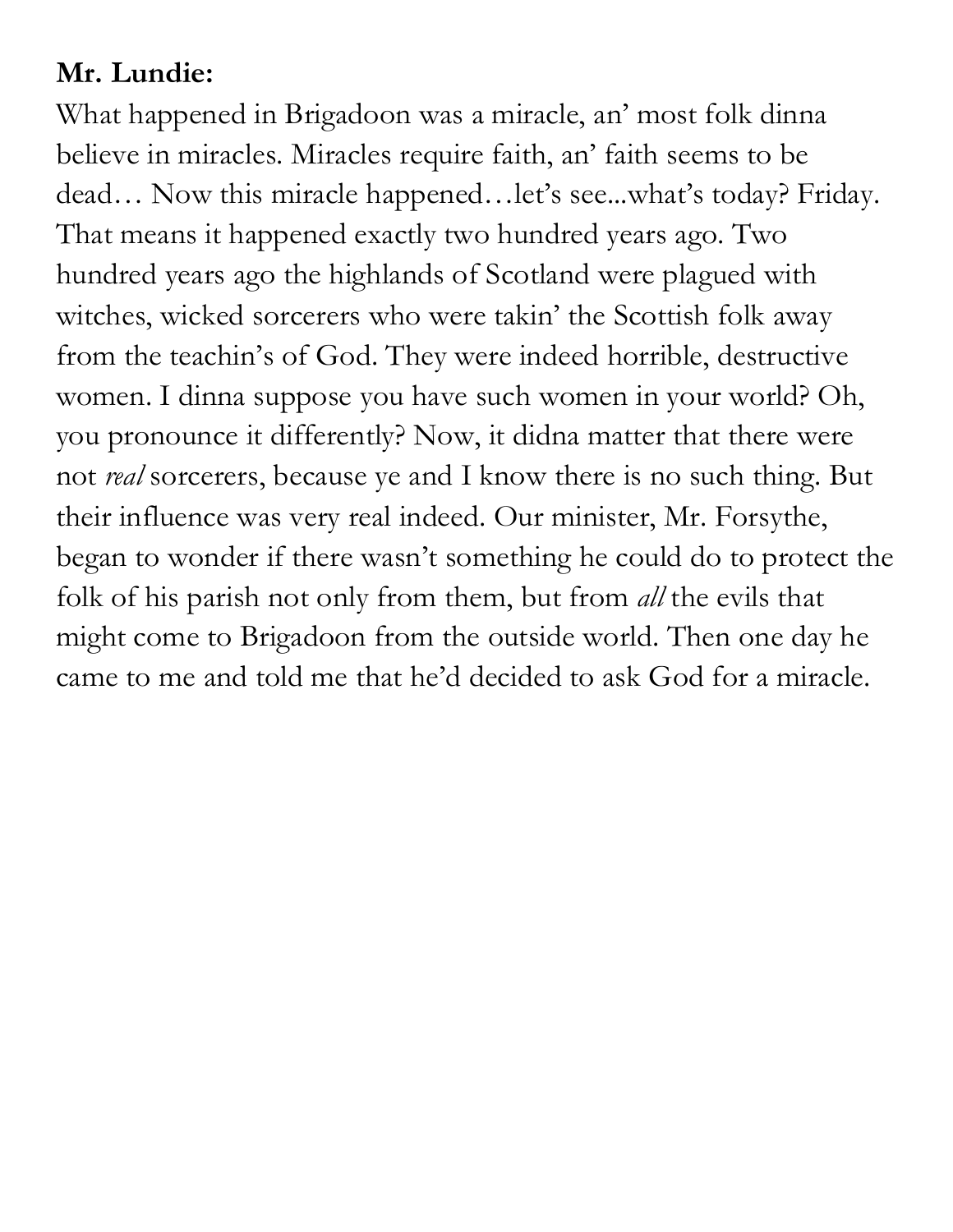# **Jeff:**

Maybe we took the high road instead of the low road, and that's why we're lost. (takes out a flask) Would you like a drink? No? Good. That leaves more for me. I know I told you I was going to cut down on this stuff, but I'm a terrible liar. Besides, it doesn't pay. I remember one time I was going with a wonderful girl, and she used to plead with me and plead with me to give it up. So one day I did. Then we discovered we had nothing more to talk about, so we broke up, and I'm happier. But you're not happy in love. I don't understand it. You've got a fine job and you're engaged to a fine girl, and you're lost in a fine forest. What more could you want in a girl? She's young, attractive, fits smack into your niche in life, and on top of that she loves you. And just the proper amount, too. Enough to make you happy and not enough to embarrass your friends. Now, don't start talking yourself into an inferiority complex. You don't deserve it. Most of my friends who have inferiority complexes are absolutely right; they're *not* as good as everyone else, but someone like you? Forget it!